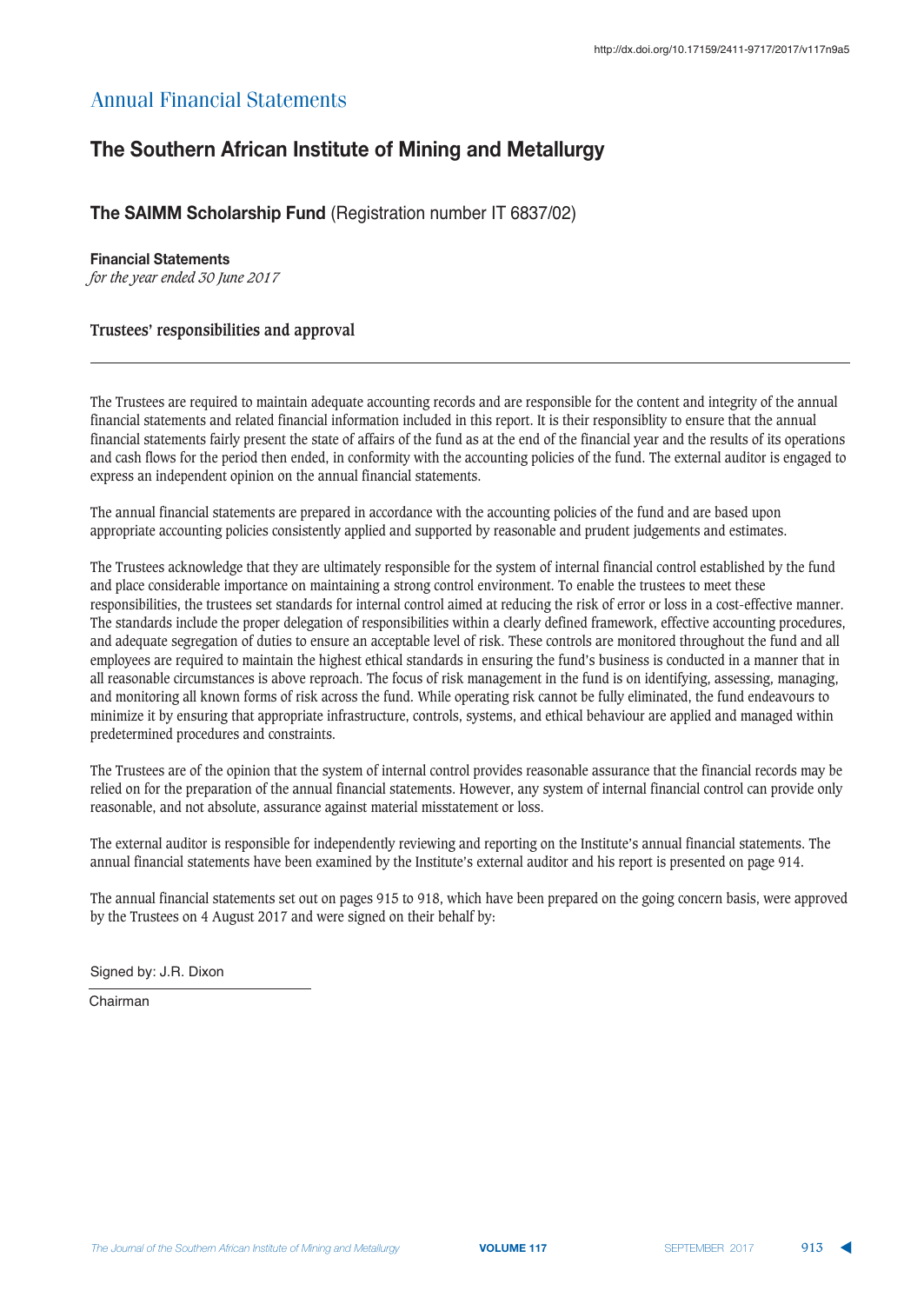## **Audit Report**

### **To the members of The SAIMM Scholarship Fund**

I have audited the annual financial statements of The SAIMM Scholarship Fund, which comprise the statement of financial position as at 30 June 2017, the statement of comprehensive income, statement of changes in reserves and statement of cash flows for the year then ended, and a summary of significant accounting policies and other explanatory notes, and the trustees' report, as set out on pages 915 to 918.

### **Trustees' responsibility for the annual financial statements**

The fund's Trustees are responsible for the preparation and fair presentation of these annual financial statements in accordance with the accounting policies of the fund, and for such internal control as the trustees determine is necessary to enable the preparation of annual financial statements that are free from material misstatements, whether due to fraud or error.

#### $k$  **Auditor's responsibility**

My responsibility is to express an opinion on these annual financial statements based on my audit. I conducted my audit in accordance with International Standards on Auditing. Those standards require that I comply with ethical requirements and plan and perform the audit to obtain reasonable assurance whether the annual financial statements are free of material misstatement.

An audit involves performing procedures to obtain audit evidence about the amounts and disclosures in the annual financial statements. The procedures selected depend upon the auditor's judgement, including the assessment of the risk of material misstatement of the annual financial statements, whether due to fraud or error. In making those risk assessments, the auditor considers internal control relevant to the fund's preparation and fair presentation of the annual financial statements in order to design audit procedures that are appropriate in the circumstances, but not for the purpose of expressing an opinion on the effectiveness of the fund's internal control. An audit also includes evaluating the appropriateness of accounting policies used and the reasonableness of accounting estimates made by management, as well as evaluating the overall presentation of the annual financial statements.

I believe that the audit evidence I have obtained is sufficient and appropriate to provide a basis for my audit opinion.

### **Opinion**

In my opinion, the annual financial statements present fairly, in all material respects, the financial position of The SAIMM Scholarship Fund as at 30 June 2017 and its financial performance and its cash flows for the year then ended in accordance with the accounting policies of the fund.

Robert Henry Kitching **Registered Auditor**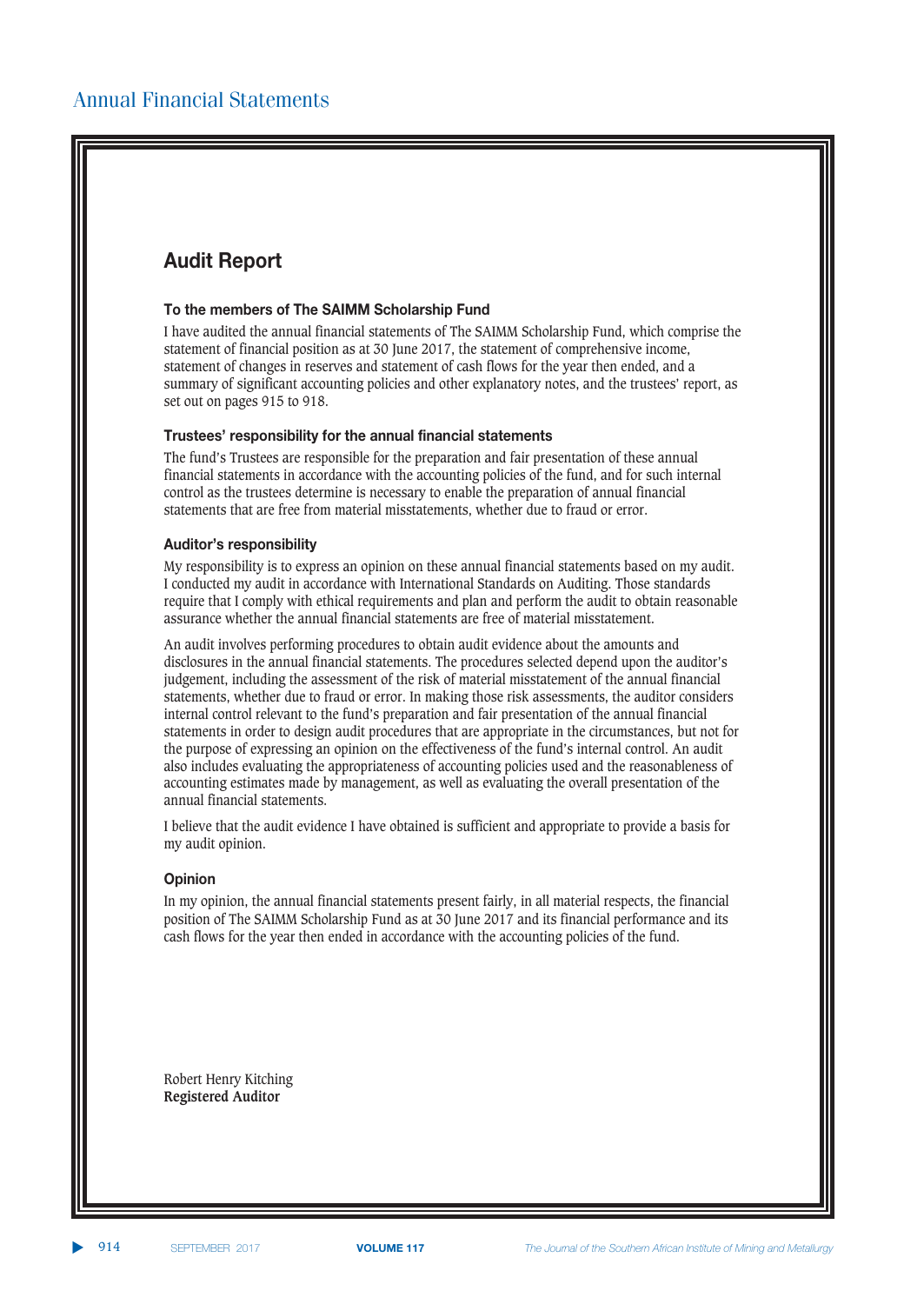## **The Southern African Institute of Mining and Metallurgy**

## **The SAIMM Scholarship Fund (Registration number IT 6837/02)**

### **Annual Financial Statements**

*for the year ended 30 June 2017*

### **Trustees' report**

The Trustees submit their report for the year ended 30 June 2017. This report forms part of the annual financial statements.

### 1. **Registration**

The fund was registered as a trust on 11 November 2002 with registration number IT 6837/02. The fund can sue and be sued in its own name.

### 2. **Review of activities**

### **Main business and operations**

- The principal objects of the fund are to:
	- (1) Support and promote, foster and advance the interests of the minerals industry by providing the beneficiaries with funds to be used to support the education of students in the minerals industry;
	- (2) To collect monies and accept contributions in monies or otherwise by way of donations, bequests or otherwise and to apply the same or the income therefrom for all or any of the objects set out in (1) above.
- The principal address of the fund is 5th Floor, Chamber of Mines Building, 5 Hollard Street, Johannesburg. The fund has no full-time employees and is administered by The Southern African Institute of Mining and Metallurgy.

## **The SAIMM Scholarship Fund (Registration number IT 6837/02)**

### <u>**Statement of Financial Position</u>**</u>

*at 30 June 2017*

|                                                         | Note(s) | 2017<br>R | 2016<br>R |
|---------------------------------------------------------|---------|-----------|-----------|
| Assets                                                  |         |           |           |
| Current assets<br>Cash and cash equivalents             |         | 20 436    |           |
| <b>Total Assets</b>                                     |         | 20 4 36   |           |
| Reserves and Liabilities                                |         |           |           |
| <b>Reserves</b>                                         |         |           |           |
| Founding settlement                                     |         | 1 000     | 1 000     |
| Accumulated surplus                                     |         | (433 482) | (207 468) |
|                                                         |         | (432 482) | (206 468) |
| Liabilities                                             |         |           |           |
| Current liabilities                                     |         |           |           |
| The Southern African Institute of Mining and Metallurgy | 2       | 452 918   | 206 468   |
| <b>Total Equity and Liabilities</b>                     |         | 20 4 36   |           |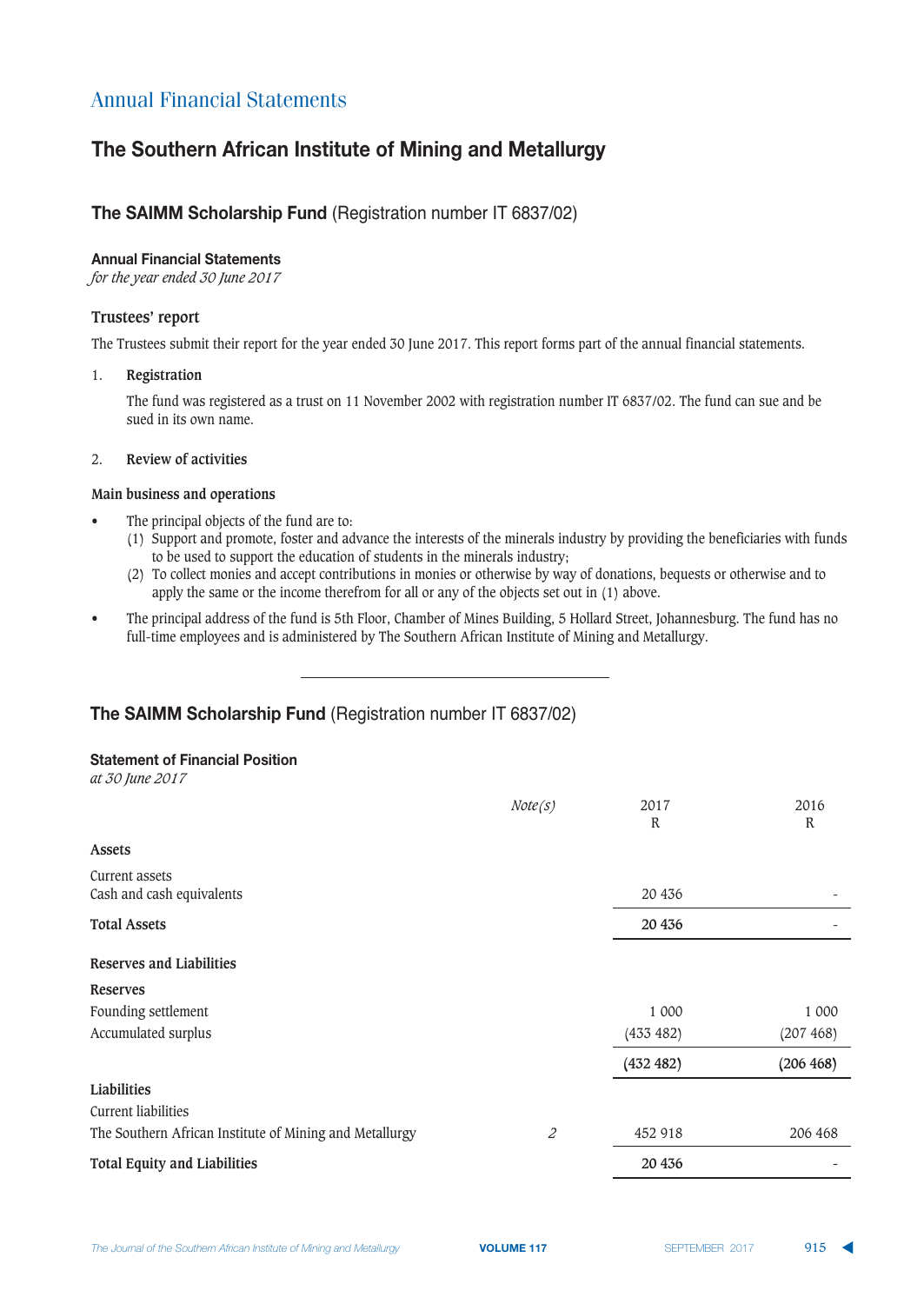# **The Southern African Institute of Mining and Metallurgy**

## **The SAIMM Scholarship Fund (Registration number IT 6837/02)**

## **Statement of Comprehensive Income**

*for the year ended 30 June 2017*

|                                                              | Note(s) | 2017<br>R          | 2016<br>R            |
|--------------------------------------------------------------|---------|--------------------|----------------------|
| Donations received<br>Donations and expenses                 |         | 22 500<br>(251091) | 23 823<br>(445 5000) |
| Operating (deficit) surplus                                  |         | (228591)           | (421 677)            |
| Investment revenue                                           |         | 2577               |                      |
| (Deficit) surplus for the year<br>Other comprehensive income |         | (226014)           | (421 677)            |
| Total comprehensive (loss) income for the year               |         | (226014)           | (421 677)            |
|                                                              |         |                    |                      |

## $k$  **Statement of Changes in Reserves**

*for the year ended 30 June 2017*

|                                                                 | Founding<br>settlement | Accumulated<br>(deficit)/surplus<br>R | Total<br>reserves<br>R |
|-----------------------------------------------------------------|------------------------|---------------------------------------|------------------------|
| Balance at 1 July 2015                                          | 1 000                  | 214 209                               | 215 209                |
| Changes in reserves<br>Total comprehensive deficit for the year |                        | (421 677)                             | (421 677)              |
| Total changes                                                   |                        | (421677)                              | (421 677)              |
| Balance at 1 July 2016                                          | 1 000                  | (207 468)                             | (206 468)              |
| Changes in reserves<br>Total comprehensive deficit for the year |                        | (226014)                              | (226 014)              |
| Total changes                                                   |                        | (226014)                              | (226014)               |
| Balance at 30 June 2017                                         | 1 000                  | (433 482)                             | (432 482)              |

| <b>Statement of Cash Flows</b><br>for the year ended 30 June 2017 |         |           |           |
|-------------------------------------------------------------------|---------|-----------|-----------|
|                                                                   | Note(s) | 2017<br>R | 2016<br>R |
| Cash flows from operating activities                              |         |           |           |
| Cash generated from (used in) operations                          |         | (228591)  | (421 677) |
| Interest income                                                   |         | 2577      |           |
| Net cash from operating activities                                |         | (226014)  | (421 677) |
| Cash flows from investing activities                              |         |           |           |
| Loans advanced                                                    |         | 246 450   | 421 677   |
| Net cash from investing activities                                |         | 246 450   | 421 677   |
| Total cash movement for the year                                  |         | 20 4 36   |           |
| Total cash at the end of the year                                 |         | 20 436    |           |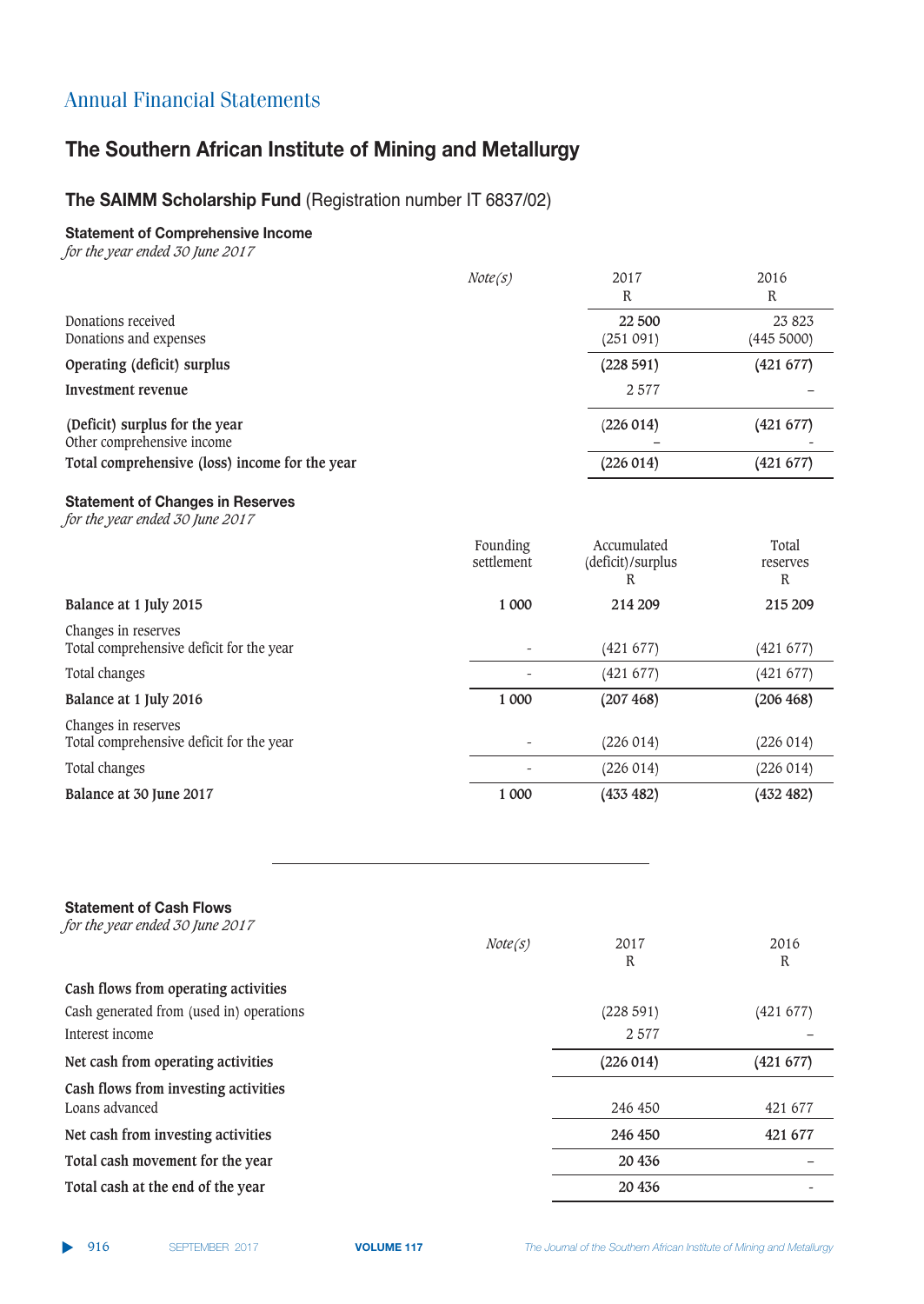## **The Southern African Institute of Mining and Metallurgy**

## **The SAIMM Scholarship Fund (Registration number IT 6837/02)**

### **Einancial Statements**

*for the year ended 30 June 2017*

### **Accounting policies**

### **1. Presentation of annual financial statements**

The annual financial statements have been prepared in accordance with accounting policies of the fund. The annual financial statements have been prepared on the historical cost basis, and incorporate the principal accounting policies set out below. They are presented in South African rands.

These accounting policies are consistent with the previous period.

### 1.1 **Significant judgements**

In preparing the annual financial statements, the trustees are required to make estimates and assumptions that affect the amounts represented in the annual financial statements and related disclosures. Use of available information and the application of judgement is inherent in the formation of estimates. Actual results in the future could differ from these estimates, which may be material to the annual financial statements.

### 1.2 **Financial instruments**

### 1.2.1 **Initial recognition**

The fund classifies financial instruments, or their component parts, on initial recognition as a financial asset, a financial liability or an equity instrument in accordance with the substance of the contractual arrangement.

Financial assets and financial liabilities are recognized on the fund's balance sheet when the fund becomes a party to the contractual provisions of the instrument.

Financial assets and liabilities are recognized initially at cost; transaction costs that are directly attributable to the acquisition or issue of the financial instrument are added to the cost.

### 1.2.2 **Subsequent measurement**

After initial recognition, financial assets are measured as follows:

- Loans and receivables and held-to-maturity investments are measured at amortized cost using the effective interest method.
- Investments in equity instruments that do not have a quoted market price in an active market and whose fair value cannot be reliably measured, are measured at cost.
- Other financial assets, including derivatives, at fair values, without any deduction for transaction costs, which may arise on sale or other disposal.

After initial recognition, financial liabilities are measured as follows:

- Financial liabilities at fair value through profit or loss, including derivatives that are liabilities, are measured at fair value.
- Other financial liabilities are measured at amortized cost using the effective interest method.

### **1.3 Loans receivable/payable**

This includes a loan to The Southern African Institute of Mining and Metallurgy; the loan earns no interest, nor does it have any terms of repayment. This loan is carried at cost.

### **1.4 Revenue**

Revenue comprises contributions received from donors and is recognized on receipt.